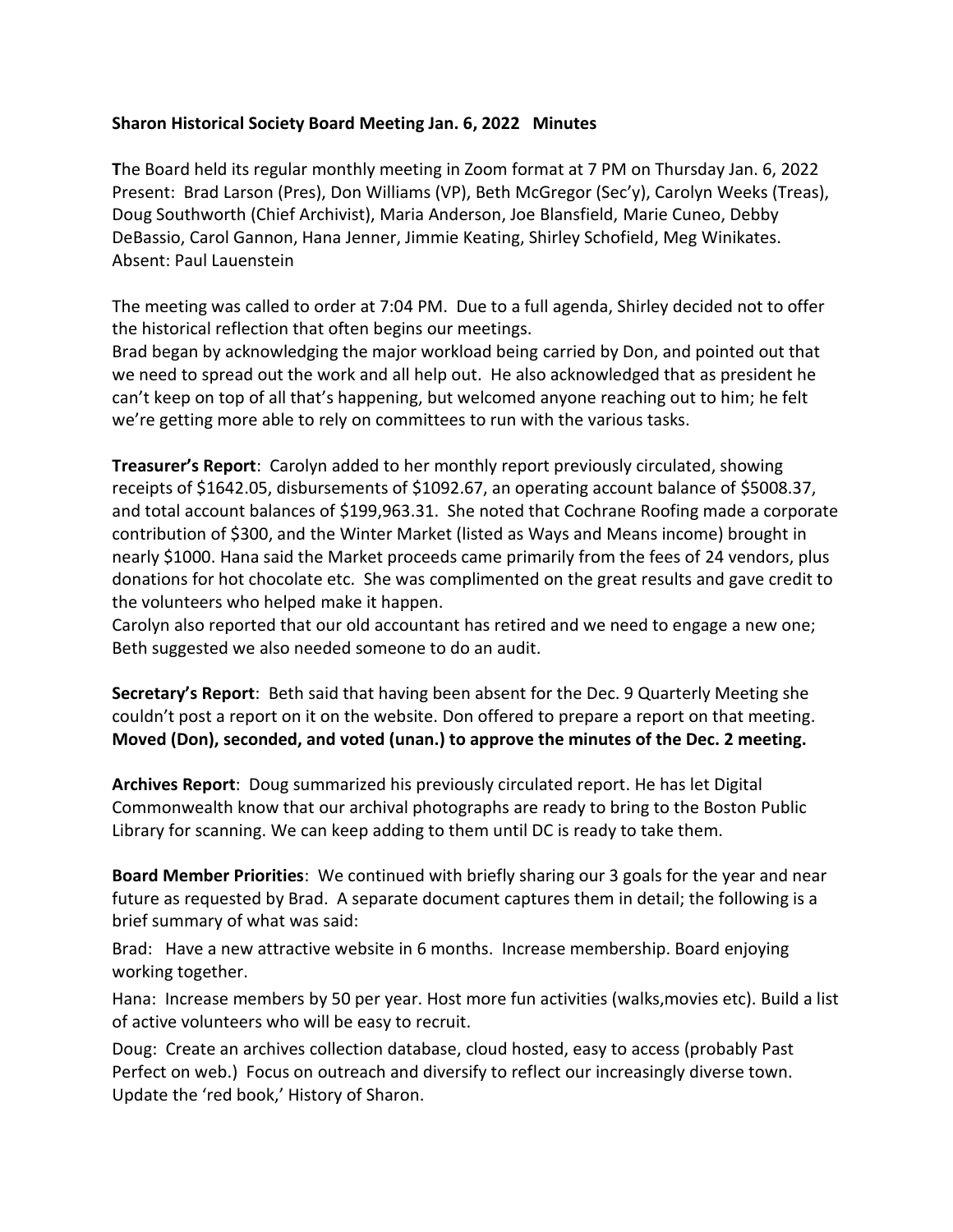Shirley: Create more storage space, either a new shed or addition to Carriage House. Bylaws and procedures update. Host interesting events like a historic ramble, cemetery walking tour.

Don: Keep mission, reflect and review. Improve museum with new fresh and rotating displays. Have fun working together.

Joe: Recruitment, retention, education. Recognition of new members and old members, sharing storytelling. Bring education about Sharon to schools and other venues.

Carol: Be true to mission, improve the museum, increase the number of volunteers and programs.

Deb: Do more with Jewish history; collect oral histories, maybe with videos. Hold a Deborah Sampson road race as a fundraiser. (May 23 is official Deborah Sampson day).

Meg: Examine and review mission with members and townspeople. Visioning and strategic planning. What should be our focus, where are holes? Remedy the current overlap in committee responsibilities, clarify roles of committees. Consider hiring a part-time staff person to help with administration.

Developing planning and programming calendar a year ahead, including collaborating with others in town like Sharon Day, Reading Frederick Douglass, Trunk or Treat, etc. .

Jimmie: Outreach program with schools. Develop program and invite schools to participate. This might also increase membership. Increase and rotate displays, publish them ahead of time and take suggestions.

Maria: Finance—Make sure we have proper financial controls in place. Financial planning. . Make goals visible. Have budget in place for 3 years. Get Donnell funds invested.

Carolyn: Get younger active members. Make sure Paypal works clearly to identify source and purpose of payment. Get funds invested to meet increased expenses.

Beth: Broader communications, engaging public programs. Update bylaws. Work on organizational structures that survive changes of individuals in charge.

Marie: Reach out to other groups, get more diversity. Restore good school programming of Jean Santos and Joanne D. In person meetings at museum.

Brad suggested that at our next meeting we might pick two or three ideas to develop more thoroughly and work on first.

**Committee reports:** Brad started with the list of committees defined in the bylaws and asked for reports or the status of them.

**Ways and Means:** Doug and Meg reported that the committee is working on a fundraising plan. Meg will submit the Veterans Grant proposal tomorrow; she thanked those who had helped her put it together. They are putting together a fundraising calendar to coordinate with our events calendar. Work w membership to update membership fees. They plan to proceed with a town wide appeal mailing this year, focused on primarily on membership along with fundraising. We need to work out things like getting Wild Apricot software running before we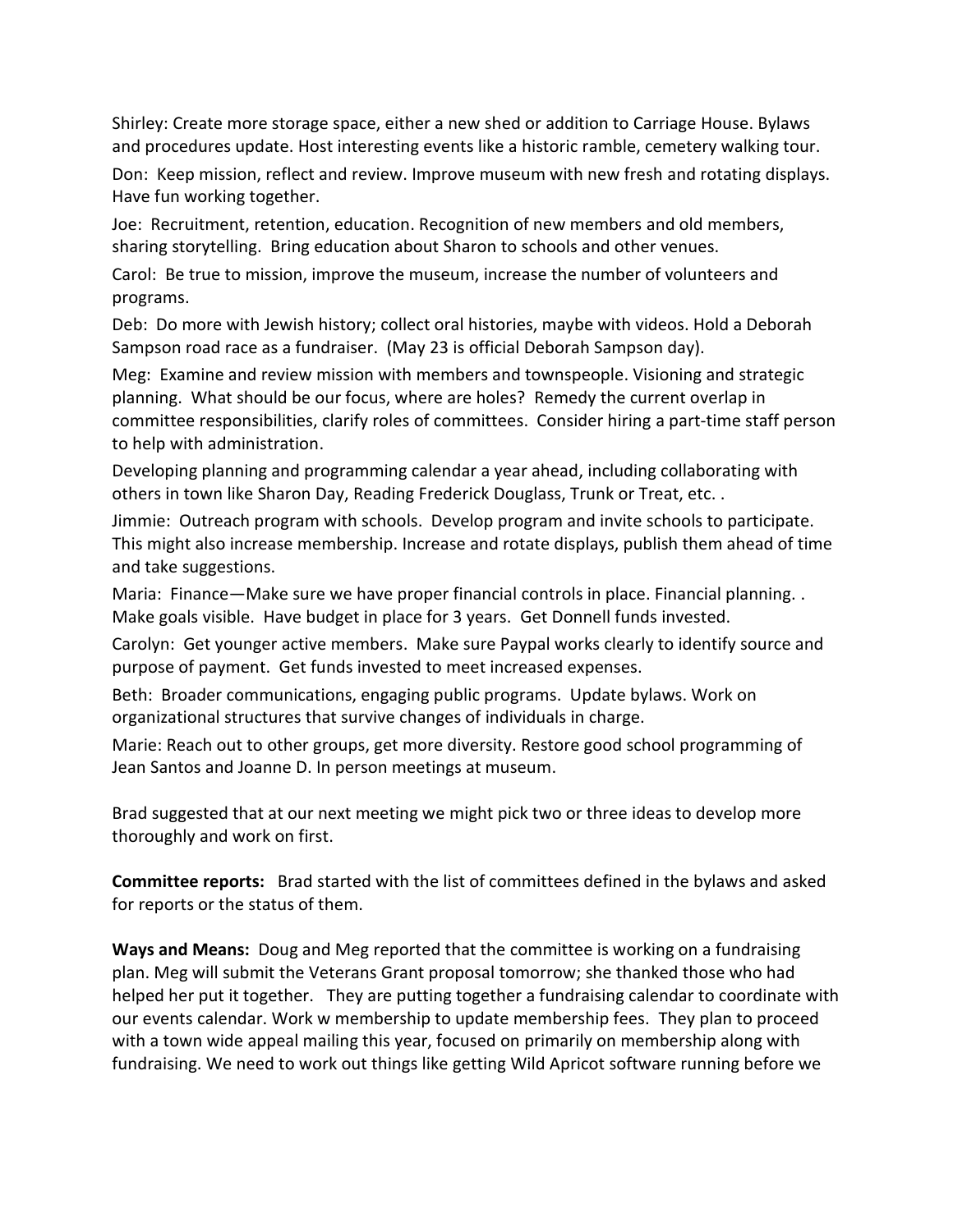can send out an appeal. The plan is to hold spring fairs like the Winter Market (led by Hana), and antiques and collectibles flea markets (led by Debbie).

**Education:** Not formally active; may also include Activities. Hana has approached Joanne Douglas about resuming an education program for school children, and reports that Judy Bookbinder is also interested. Joe said he is happy to work in this area but needs guidance on where we are and want to go. Are Education, Activities and Programs distinct or lumped together under one umbrella? Brad replied that there's ambiguity and we need to start clarifying. Hana noted that it's fine to have separate endeavors or combine education with events; she suggested that Joe might check w Joanne about getting involved in education.

**Newsletter:** Paul is serving as editor, and Communications Committee is taking responsibility for it. Brad thinks it may combine logically with other media in the same committee. Don noted that Ways and Means has set up target dates for newsletter distribution, asking that articles and reports get to Paul by Feb. 7. The March 10 Quarterly Meeting may feature a speaker on Dr Griffin, which would need newsletter coverage. Also Veterans exhibit to support funding the matching grant. Don proposed that the Communications Committee meet on Tues Jan 11. to work out newsletter details. Doug noted that Shirley is working on an article on the Donnells.

## **Buildings and Grounds**:

Don has acted on board approval to sign a T&E agreement with Associated Elevator, which has sent a technician who was able to stop the leak in the cylinder. The next step is to sign a service contract with Associated for quarterly service at a cost of \$225/quarter plus extra for repairs. They need to conduct a weight test before arranging with the inspector for an inspection that would allow us to legally operate it. We will still need state inspection biennially. Hana expressed appreciation for Don's work, and wondered if there was any chance to find a grant to help with ADA compliance. Don said that Meg has identified one possible grant. Debbie suggested that we should authorize proceeding with the contract. A**greed by consensus to approve signing the service contract with Associated Elevator.** 

Don also reported his research on the alarm system; he noted there are problems with the current system including lack of responsiveness. He reached out to ADT, who provided a quote on replacing the current system, \$338 initial cost and \$55/month, or upgrading to add cameras at the entrances with a recorder, for \$1217 initial cost plus \$96/month. The alarm company notified the police. There was considerable discussion of how the system would work, how it would improve our current security system, any hidden costs, and whether we were ready to act on the costlier option or needed more information and budget planning to prioritize. Hana, Maria and Marie raised financial questions. Don, Jimmie and Debbie all felt strongly that the camera is important and serves as a deterrent, and the price could go up if we delay. **Moved (Debbie), seconded and voted (10-1-2) to authorize purchase of a new ADT alarm system including two security cameras.**

**Membership:** We discussed the committee's recommendation to buy the Wild Apricot digital platform. Meg and others spoke to its advantages, also attested to by Kristin Slater, who is